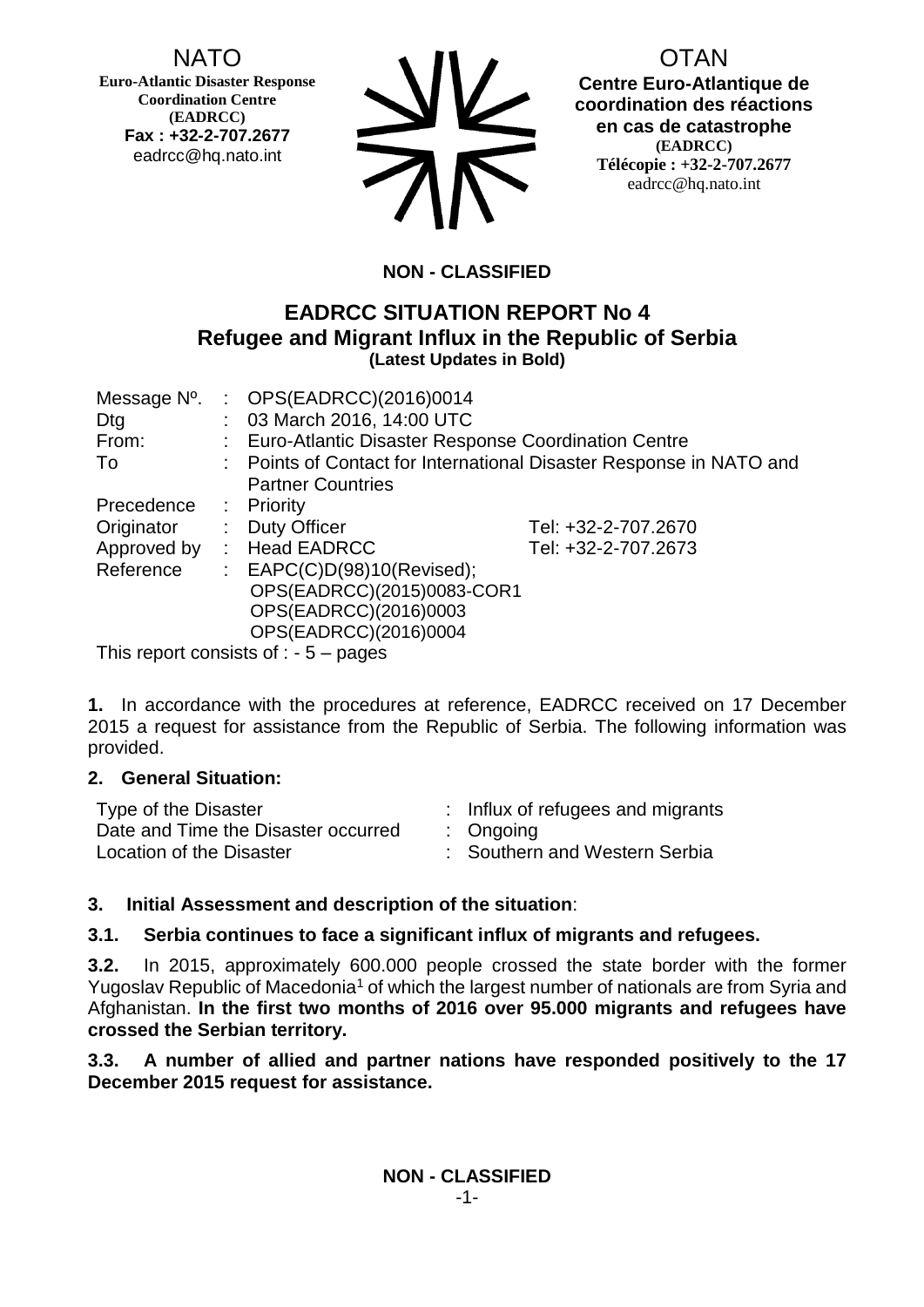

**3.4. Due to the overstretched national capacities humanitarian assistance is still urgently needed to insure temporary shelter, accommodation and medical assistance. On 3 March 2016 a revised consolidated list of items have been forwarded to EADRCC to be circulated.**

#### **4. National resources available for disaster response and measures taken:**

**4.1.** The Serbian Ministry of Labour and Social Affairs and the Commissariat for Refugees and Migration are the primary responsible authorities for migrants. They presented a Crisis Response Plan to the Government of the Republic of Serbia, which was adopted by the Serbian Government at the beginning of September 2015.

**4.2.** Representatives from the Ministry of Interior, Commissariat for Refugees and Migration, Ministry of Health, Ministry of Labour and Social Affairs and other relevant organizations provide assistance to the migrants in all reception centres in Serbia. Aside from the regular capacities of the Commissariat for Refugees and Migration of the Republic of Serbia in five existing accommodation centres (Banja Koviljaca, Bogovadja, Sjenica, Tutin, Krnjaca) with 810 beds, capacities in these centres were further expanded to 1,010 beds at present to cope with an increased influx of migrants.

**4.3.** In order to respond to the increasing influx of migrants and to ensure additional capacities for their accommodation both across the route of movement, and in case of prolonged stay, thirteen **accommodation facilities** (Presevo, Sid, Sombor, Kikinda, Subotica, Bosilegrad, Dimtrovgrad, Negotin, Pirot, Zajecar, Bujanovac, **Adasevci, Principovac**) **have been** opened. **Additional accommodation facilities such as the one in Vladicin Han are being prepared.**

**4.4.** Particular efforts have been made to provide sufficient capacity at Presevo and Sid **accommodation facilities** as points of entry and exit from the country. **At the moment, up to 3000 persons can be accommodated at each of these two centres.**

## **5. Assistance provided by Allied and partner nations and International organizations:**

**5.1** On 21 September 2015 the Republic of Serbia activated the Union Civil Protection Mechanism for help in coping with migrant crisis. Nine EU countries have so far provided humanitarian assistance.

**5.2** On 22 January 2016, Portugal offered 300 sets of bed clothes and 20 winter tents for 6-8 persons in response to the request circulated by the EADRCC. Serbia has accepted this offer.

**5.3** On 4 February 2016, The Netherlands delivered 3.850 sleeping bags and 4 ambulances through the EU Civil Protection Mechanism.

**5.4** On 8 February 2016, the United Kingdom offered 276 tents through the EU Civil Protection Mechanism.

**5.5** The United States has provided two shipments of humanitarian supplies to the Serbian Red Cross to support Serbia. These deliveries, made on 26 January and 1 February 2016 included: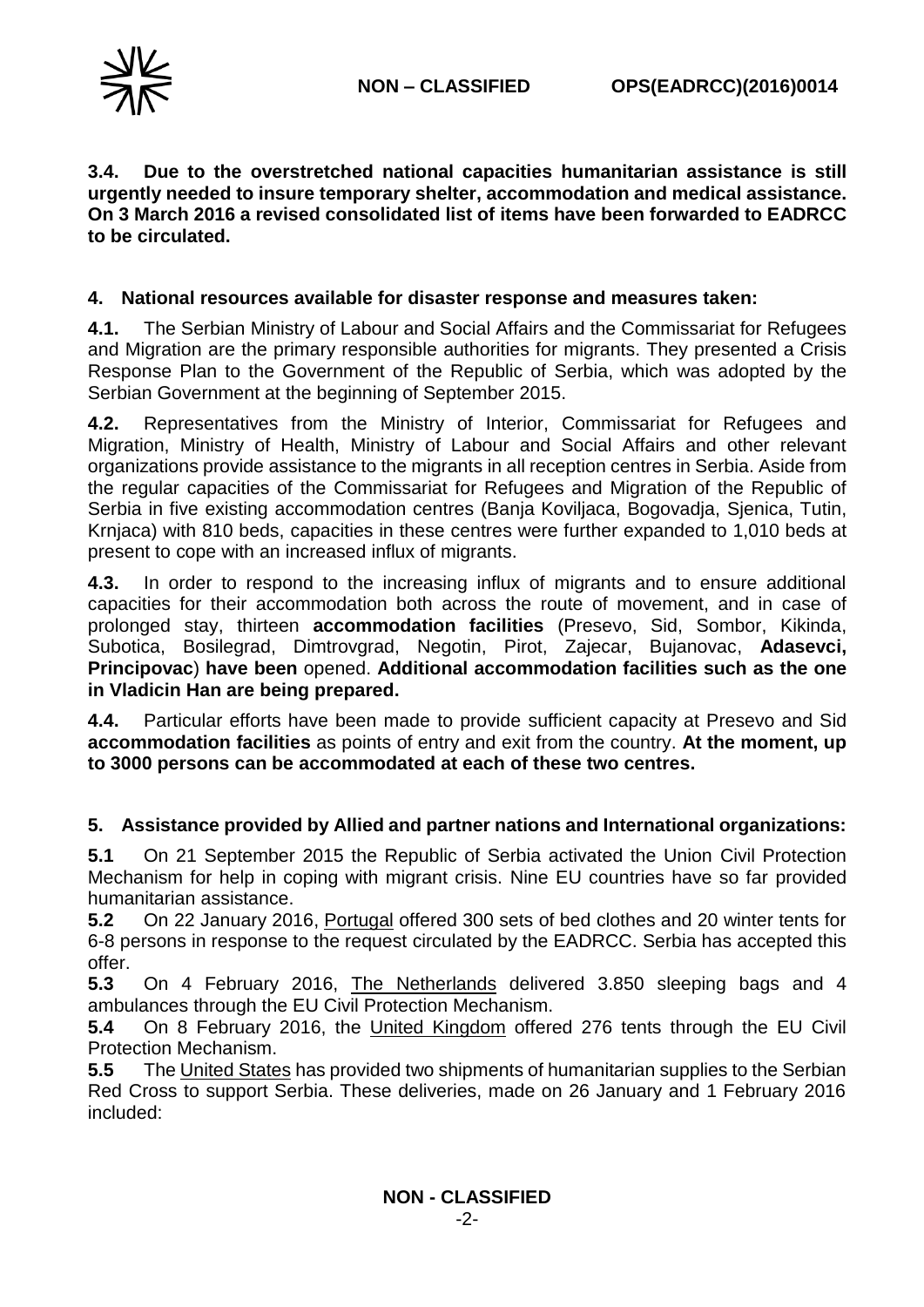

| No.            | Item                         | Quantity       |
|----------------|------------------------------|----------------|
| 1              | Generators (30kW)            | 4              |
| $\overline{2}$ | Tents                        | 36             |
| 3              | <b>Mattresses</b>            | 64             |
| 4              | Sleeping bags (extreme cold) | 400            |
| 5              | Cots                         | 125            |
| 6              | Space heaters                | 50             |
| 7              | <b>Blankets</b>              | 88             |
| 8              | Folding chairs               | 3              |
| 9              | Folding table                | 4              |
| 10             | <b>Food Trays</b>            | 163            |
| 11             | Trash cans                   | 115            |
| 12             | Solid waste bags             | 206 boxes      |
| 13             | <b>Bath towels</b>           | 600            |
| 14             | Infant strollers             | $\overline{2}$ |

**6. The requirements for international assistance have been reviewed by the Serbian Authorities and the following items are still needed:**

| Revised List of Needs, as of 03 March 2016 |                                                        |                            |
|--------------------------------------------|--------------------------------------------------------|----------------------------|
| No.                                        | <b>Items</b>                                           | Quantity                   |
| 1                                          | Bunk beds with mattresses                              | 4.000                      |
| $\overline{2}$                             | <b>Mattresses</b>                                      | 8.000                      |
| 3                                          | Pillow                                                 | 8.000                      |
| $\overline{\mathbf{4}}$                    | <b>Bed clothes</b>                                     | 8.000                      |
| 6                                          | Protective gloves                                      | 30.000                     |
| $\overline{7}$                             | Protective masks                                       | 20.000                     |
| 8                                          | Rubber boot - knee high                                | 5.000 pairs                |
| 9                                          | Disposable raincoat (PVC)                              | 5.000                      |
| 10                                         | <b>Hygienic Kits</b>                                   | 20.000                     |
| 11                                         | Diesel generators min. 6kW                             | 5                          |
| 12                                         | Mobile kitchen                                         | 5                          |
| 13                                         | Sanitary container (equipped with toilets and showers) | 5                          |
| 14                                         | 10 Person Tents                                        | 10                         |
| 15                                         | <b>Rub Hall Tents</b>                                  | 6                          |
| 16                                         | <b>Mobile Steel Barriers</b>                           | 500                        |
| 17                                         | Terrain 4x4 vehicles                                   | 5                          |
| 18                                         | Mini vans                                              | 5                          |
| 19                                         | Train                                                  | $locomotive + 6$<br>wagons |

## **7. Points of Entry:**

Border crossings at Batrovci (CRO- SRB) and Horgoš (HU-SRB)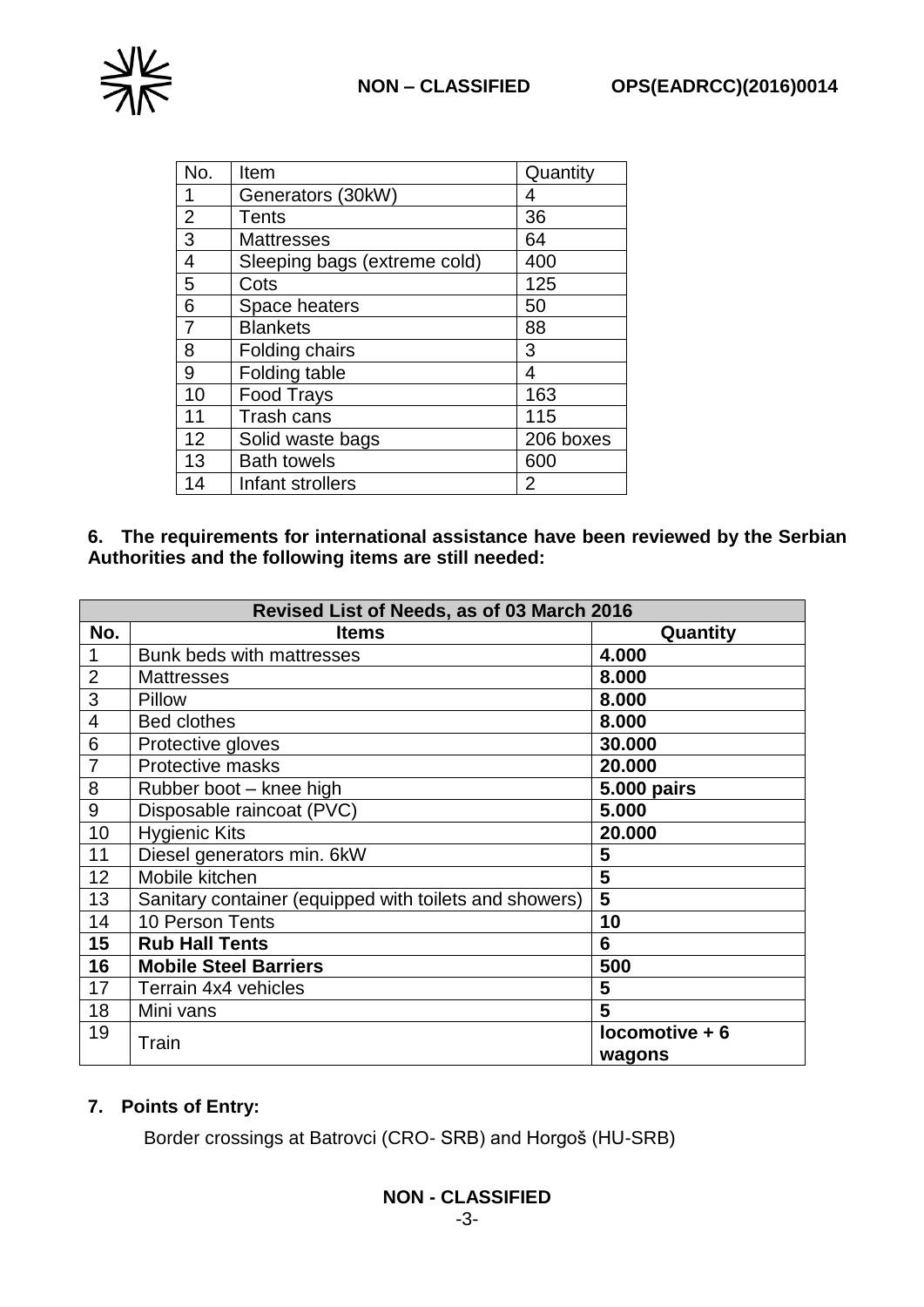



## **8. Recipient and Delivery point:**

**8.1.** The recipient: the Commissariat for Refugees and Migration of the Republic of Serbia.

**8.2.** The address of the Commissariat HQ that should be specified in a certificate of donation is: 4 Narodnih heroja Street, Belgrade 11070.

**8.3.** Also if possible due to the request of Serbian customs administration the certificate of donation/ proforma invoice should include the exact quantity and value of donation in total sum as well as for single items.

**8.4.** The address of the warehouse designated for the delivery is: Novo Doba bb, Irig 22406

**9. The Operational Point of Contact in the Republic of Serbia can be reached in the following ways:**

| Name:         | <b>Mr. Ivan Gerginov</b>                                          |
|---------------|-------------------------------------------------------------------|
| Organisation: | Commissariat for Refugees and Migration of the Republic of Serbia |
| Mobile phone: | +381 64 8281653                                                   |
| E-mail:       | ivan.gerginov@kirs.gov.rs                                         |